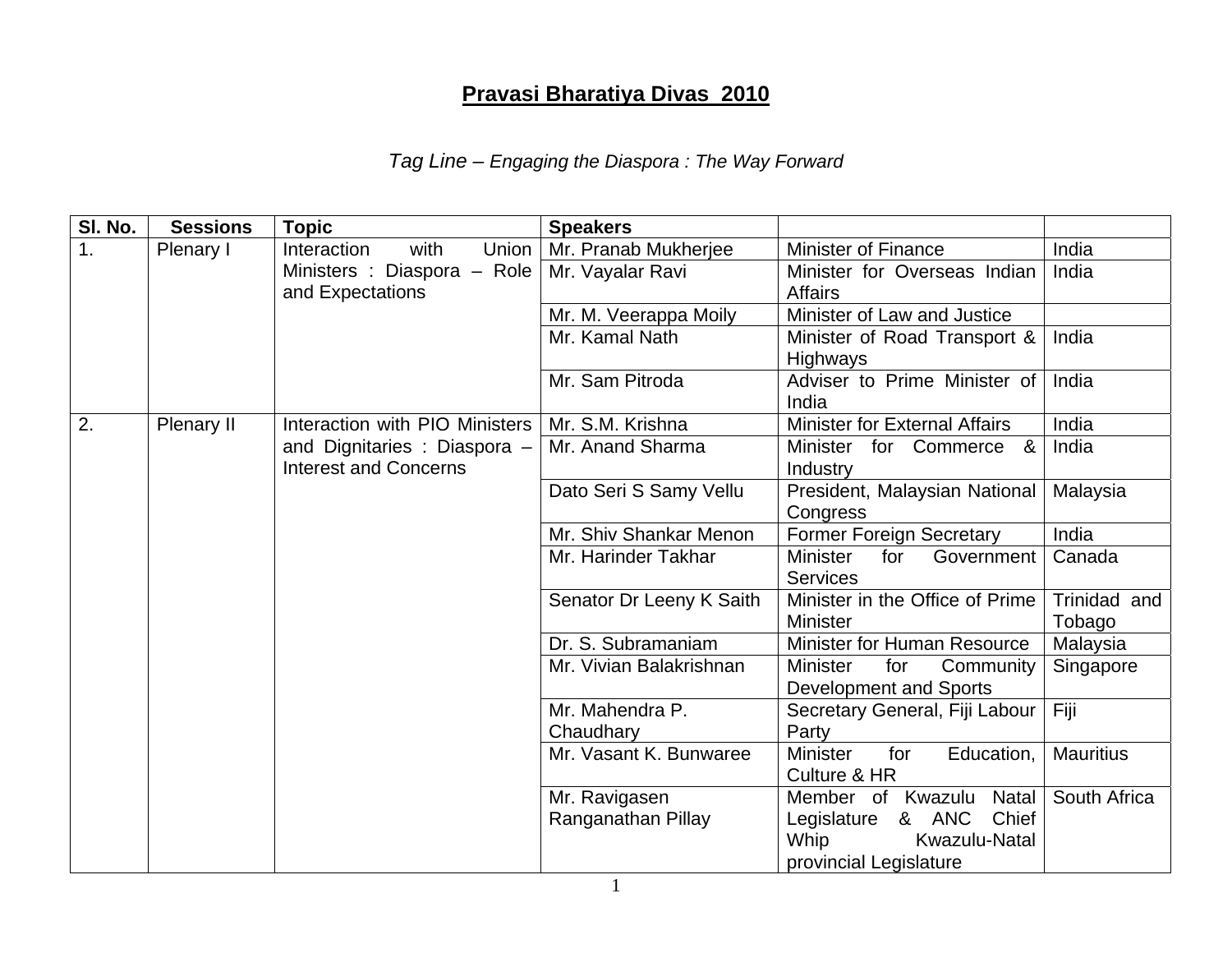|    |             | Distinguished Global Indian    | Prof. Jagdish Bhagwati   | <b>University</b><br>Professor,                     |                  |
|----|-------------|--------------------------------|--------------------------|-----------------------------------------------------|------------------|
|    |             | Oration-Series: The Role of    |                          | <b>Columbia University</b>                          |                  |
|    |             | the Diaspora                   | Mr. T.K. Nair            | Principal Secretary to PM                           | India            |
| 3. | Plenary III | Session with Chief Ministers : | Mr. Ghulam Nabi Azad     | Minister for Health & Family                        | India            |
|    |             | <b>Skills Development</b>      |                          | Welfare                                             |                  |
|    |             |                                | Dr. Montek Singh         | Deputy Chairman, Planning                           | India            |
|    |             |                                | Ahluwalia                | Commission                                          |                  |
|    |             |                                | Mr. Vayalar Ravi         | Minister of Overseas Indian                         | India            |
|    |             |                                |                          | <b>Affairs</b>                                      |                  |
|    |             |                                | Mr. Narendra Modi        | <b>Chief Minister of Gujarat</b>                    | India            |
|    |             |                                | Mr. Omar Abdullah        | Chief Minister of Jammu and                         | India            |
|    |             |                                |                          | Kashmir                                             |                  |
|    |             |                                | Mr. Shivraj Singh        | Chief Minister of Madhya                            | India            |
|    |             |                                | Chouhan                  | Pradesh                                             |                  |
|    |             |                                | Mr. Ashok Chavan         | Chief Minister of Maharashtra                       | India            |
|    |             |                                | Mr. Sukhbir Singh Badal  | Deputy Chief Minister<br>of                         | India            |
|    |             |                                |                          | Punjab                                              |                  |
| 4. | Concurrent  | Returning to 9% Growth :       | Mr. Jairam Ramesh        | <b>Minister</b><br><b>State</b><br><b>of</b><br>for |                  |
|    | Session-I   | Diaspora Connect               |                          | <b>Environment and Forest</b>                       |                  |
|    |             |                                | Mr. Anil Kumar Bachoo    | <b>Minister</b><br>for<br>Public                    | <b>Mauritius</b> |
|    |             |                                |                          | Infrastructure,<br>Local                            |                  |
|    |             |                                |                          | <b>Transport and Shipping</b>                       |                  |
|    |             |                                | Mr. Chandrajit Banerjee  | Director General, CII                               | India            |
|    |             |                                | Lord Karan F. Billimoria | CBE, Chelsea                                        |                  |
|    |             |                                | Mr. O.P. Bhatt           | Chairman, State Bank of India                       | India            |
|    |             |                                | Mr. Brian Hayes          | National Chairman, Australia                        | Australia        |
|    |             |                                |                          | <b>India Business Council</b>                       |                  |
|    |             |                                | Mr. Vijay lyenger        | Chairman, Singapore India                           |                  |
|    |             |                                |                          | Chamber of Commerce &<br>Industry                   |                  |
| 5. | Concurrent  | Knowledge<br>Leveraging        | Mr. M. Kasi V.P Rao      | Member of Steering Group                            |                  |
|    | Session-II  | Networks: Global-Ink           | Mr. Tanmay Chakraborty   | Vice<br>President-Operations,                       |                  |
|    |             |                                |                          | <b>TCS</b>                                          |                  |
|    |             |                                | Prof. Dasaratha Chetty   | University of Kwa Zulu Natal,                       | South Africa     |
|    |             |                                |                          | Durban                                              |                  |
|    |             |                                | Prof. Prem Misir         | Pro-Chancellor<br>of<br>the                         | Guyana           |
|    |             |                                |                          | University of Guyana                                |                  |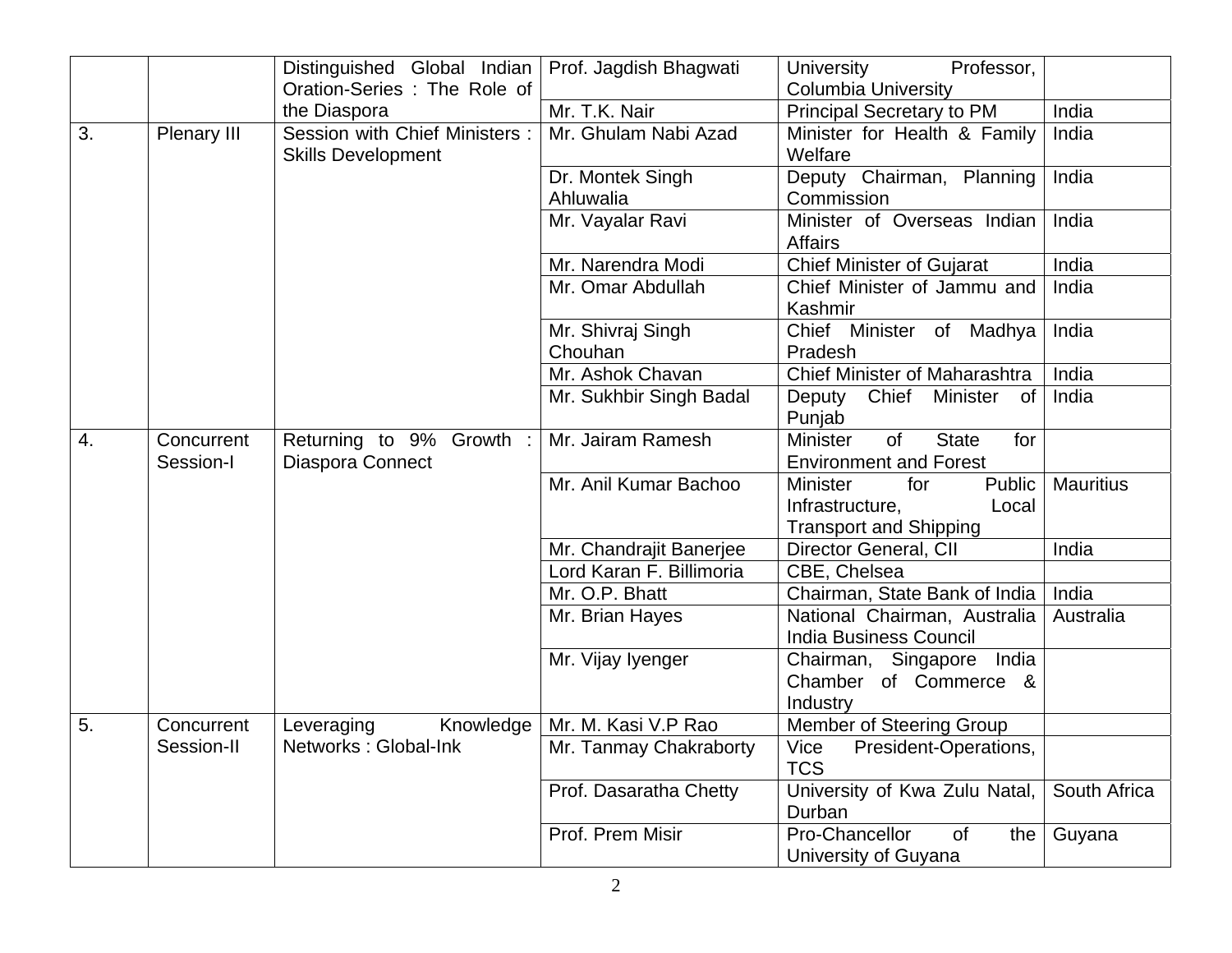|    |                           |                                                           | Ms. Renu Khator                  | Chancellor and UH President,<br>University of Houston                                      | <b>USA</b>               |
|----|---------------------------|-----------------------------------------------------------|----------------------------------|--------------------------------------------------------------------------------------------|--------------------------|
|    |                           |                                                           | Dr. Hemant Patel                 | President, Indian American<br>Committee                                                    | <b>USA</b>               |
| 6. | Concurrent<br>Session-III | <b>Thousands</b><br>of Fireflies<br>Diaspora Philanthropy | Mr. Jaipal Reddy                 | <b>Minister</b><br>Urban<br>for<br>Development                                             | India                    |
|    |                           |                                                           | Mr. Maurits Safdar<br>Hassankhan | Minister for Interior                                                                      | Suriname                 |
|    |                           |                                                           | Ms. Ruby Dhalla                  | <b>Member of Parliament</b>                                                                | Canada                   |
|    |                           |                                                           | Mr. Mani Lal Bhaumik             | Physicist,<br>Northrop<br>Corporation Research and<br><b>Technology Centre</b>             | <b>USA</b>               |
|    |                           |                                                           | Mr. Rajinder Paul Loomba         | Executive Chairman, Rinku<br>Group Ltd                                                     | <b>UK</b>                |
|    |                           |                                                           | Dr. Sudhir Parikh                | Publisher,<br>India Advocate,<br>Philanthropist & Physician                                | <b>USA</b>               |
| 7. | Concurrent<br>Session-IV  | Diaspora Women in Cross-<br><b>Cultural Environments</b>  | Ms. Krishna Tirath               | Minister of State for Women &<br><b>Child Development</b>                                  | India                    |
|    |                           |                                                           | Ms. Preneet Kaur                 | Minister of State for External<br><b>Affairs</b>                                           | India                    |
|    |                           |                                                           | Ms. Girija Vyas                  | National<br>Commission<br>for<br>Women                                                     | India                    |
|    |                           |                                                           | Ms. Ela Gandhi                   | Chancellor, Durban University<br>of Technology                                             | South Africa             |
|    |                           |                                                           | Ms. Brinda Karat                 | <b>Member of Parliament</b>                                                                |                          |
|    |                           |                                                           | <b>Baroness Sandip Verma</b>     | <b>Minister</b><br>for<br>Shadow<br>Education & Opposition Whip<br>in the House of Lords   | $\overline{\mathsf{UK}}$ |
| 8. | Concurrent                | Indians & the Gulf : Gulf                                 | Mr. E. Ahmed                     | MOS for Railways,                                                                          | India                    |
|    | Session-V                 | Session                                                   | Mr. Shashi Tharoor               | <b>MOS for External Affairs</b>                                                            | India                    |
|    |                           |                                                           | Mr. Yusuff Ali M.A.              | Managing<br>Director, EMKE<br>Group                                                        | <b>UAE</b>               |
|    |                           |                                                           | Mr. C.K. Menon                   | $\boldsymbol{\alpha}$<br>Chairman<br>Managing<br>Director, Behzad<br>Group of<br>Companies | Qatar                    |
|    |                           |                                                           | Mr. Ravi Pillai                  | Managing Director, Nasser S.<br><b>Al-Hajri Corporation</b>                                | <b>Bahrain</b>           |